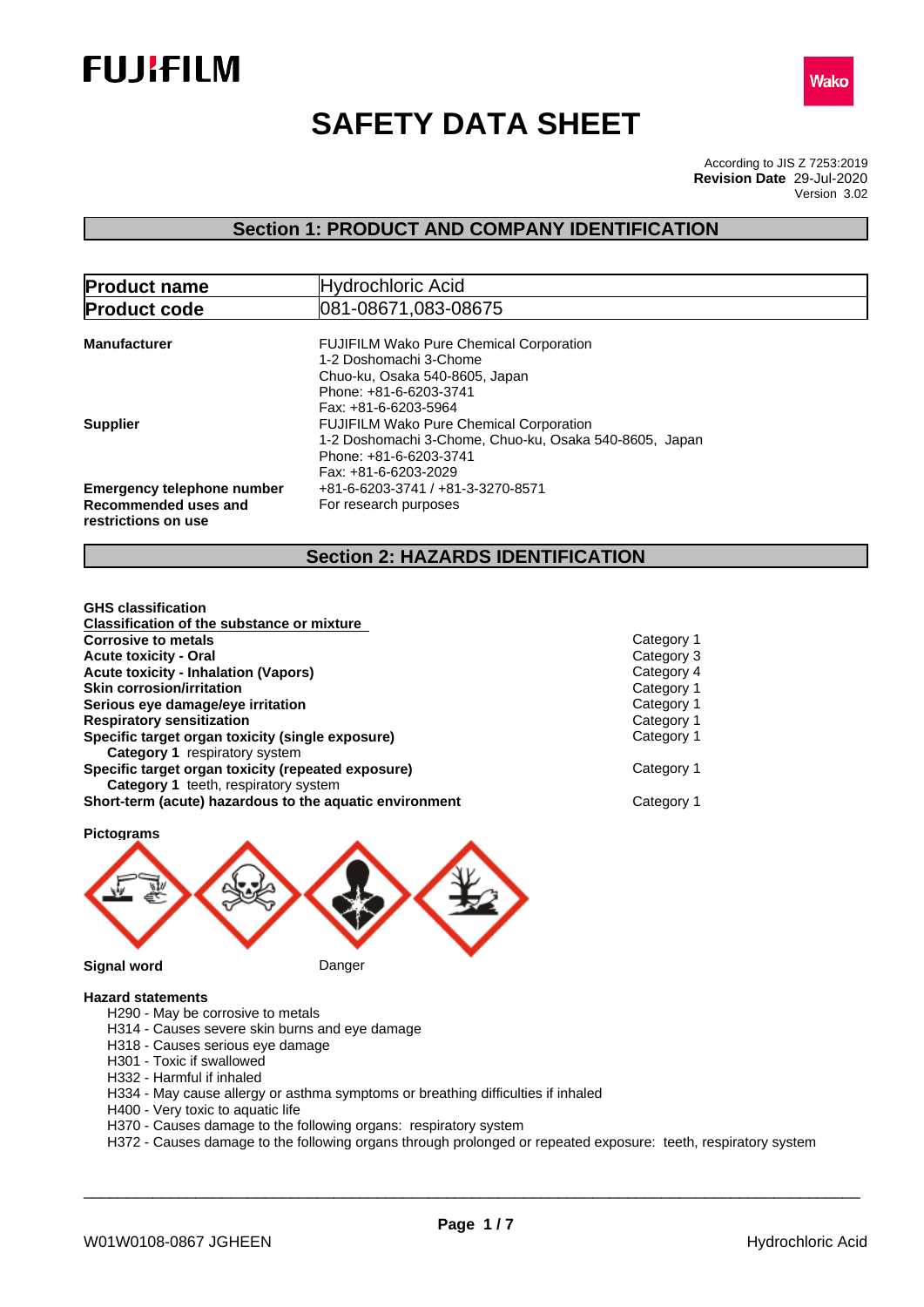#### **Precautionary statements-(Prevention)**

- Wash face, hands and any exposed skin thoroughly after handling
- Do not eat, drink or smoke when using this product
- Use only outdoors or in a well-ventilated area
- Do not breathe dust/fume/gas/mist/vapors/spray
- Wear protective gloves/protective clothing/eye protection/face protection
- In case of inadequate ventilation wear respiratory protection
- Avoid release to the environment
- Keep only in original container

#### **Precautionary statements-(Response)**

• IF IN EYES: Rinse cautiously with water for several minutes. Remove contact lenses, if present and easy to do. Continue rinsing.

- Immediately call a POISON CENTER or doctor/physician
- IF ON SKIN (or hair): Remove/Take off immediately all contaminated clothing. Rinse skin with water/shower.
- Wash contaminated clothing before reuse.
- IF INHALED: Remove victim to fresh air and keep at rest in a position comfortable for breathing.
- Call a POISON CENTER or doctor/physician if you feel unwell.
- IF SWALLOWED: Immediately call a POISON CENTER or doctor/physician
- Rinse mouth.
- Do NOT induce vomiting.
- Collect spillage
- Absorb spillage to prevent material damage
- **Precautionary statements-(Storage)**
	- Store locked up.

• Store in corrosive resistant/container with a resistant inner liner

- **Precautionary statements-(Disposal)**
	- Dispose of contents/container to an approved waste disposal plant

#### **Others Other hazards** Not available

### **Section 3: COMPOSITION/INFORMATION ON INGREDIENTS**

**Single Substance or Mixture** Mixture

| <b>Chemical Name</b> | Weight-%                               | <b>Molecular weight</b> | <b>ENCS</b>                    | <b>ISHL No.</b> | <b>CAS RN</b>         |
|----------------------|----------------------------------------|-------------------------|--------------------------------|-----------------|-----------------------|
| Water                | $\sim$ $\sim$<br>rn.<br>− ხ5.⊾<br>οა.∪ | 18.02                   | N/A                            | N/A             | 7722.40E<br>כ-סו−∠כ ֿ |
| Hydrochloric Acid    | $\sim$ $\sim$<br>35.0<br>ى ، ر         | 36.46                   | 24E<br>$\lambda$<br>.<br>ں ہے۔ | $\rightarrow$ 2 | 7647-01-0             |

**Impurities and/or Additives:** Not applicable

### **Section 4: FIRST AID MEASURES**

#### **Inhalation**

Remove to fresh air. If symptoms persist, call a physician.

### **Skin contact**

Wash off immediately with soap and plenty of water. If symptoms persist, calla physician.

#### **Eye contact**

IF IN EYES: Rinse cautiously with water for several minutes. Remove contact lenses, if present and easy to do. Continue rinsing. Immediate medical attention is required.

#### **Ingestion**

Rinse mouth. Never give anything by mouth to an unconscious person. Call a physician or poison control center immediately. Do not induce vomiting without medical advice.

#### **Protection of first-aiders**

Use personal protective equipment as required.

### **Section 5: FIRE FIGHTING MEASURES**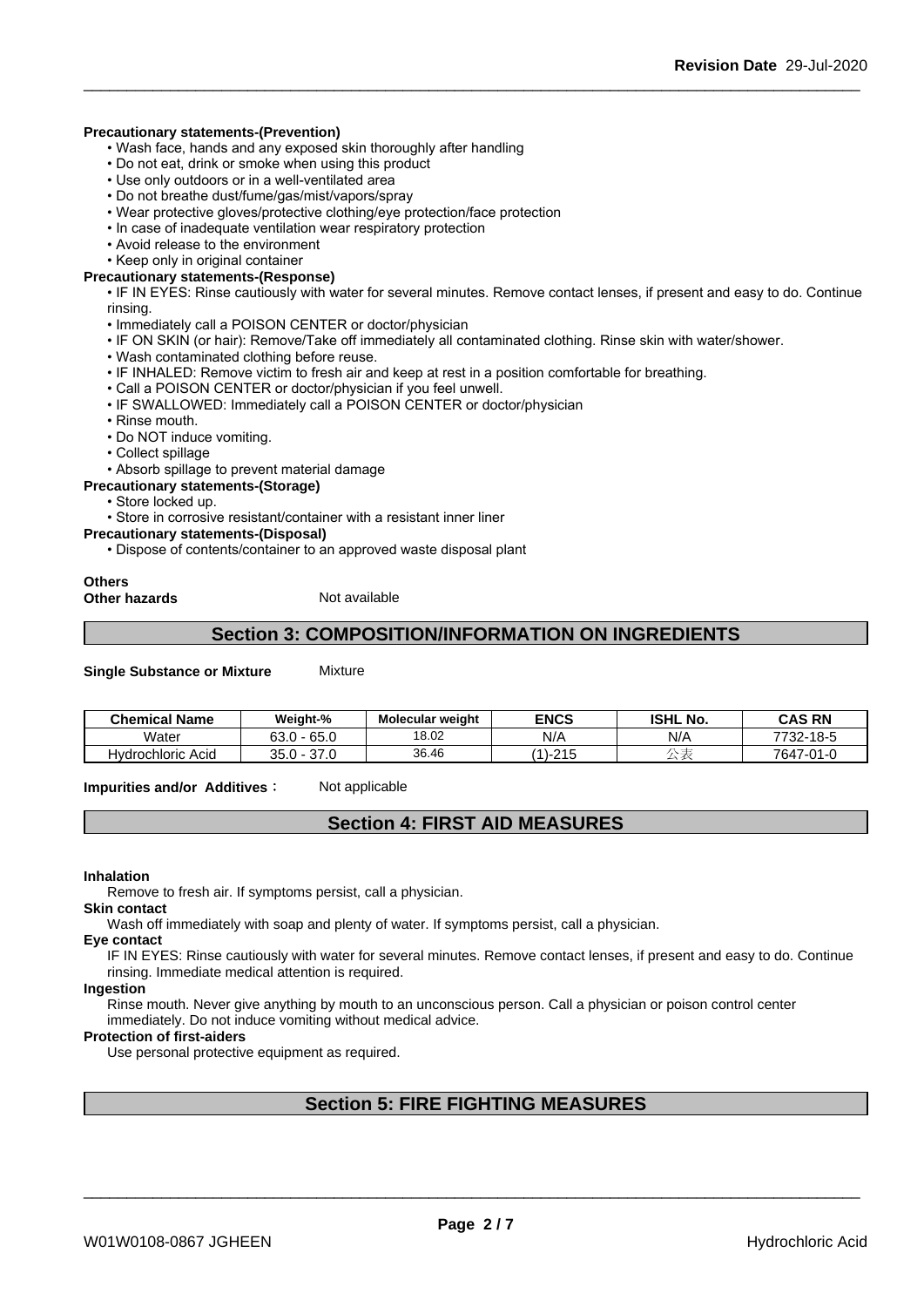#### **Suitable extinguishing media**

Use extinguishing measures that are appropriate to local circumstances and the surrounding environment **Unsuitable extinguishing media**

### No information available

#### **Specific hazards arising from the chemical product**

Thermal decomposition can lead to release of irritating and toxic gases and vapors.

**Special extinguishing method**

### No information available

### **Special protective actions for**

#### **fire-fighters**

Use personal protective equipment as required.Firefighters should wear self-contained breathing apparatus and full firefighting turnout gear.

### **Section 6: ACCIDENTAL RELEASE MEASURES**

#### **Personal precautions, protective equipment and emergency procedures**

For indoor, provide adequate ventilation process until the end of working. Deny unnecessary entry other than the people involved by, for example, using a rope. While working, wear appropriate protective equipments to avoid adhering it on skin, or inhaling the gas. Work from windward, and retract the people downwind.

#### **Environmental precautions**

To be careful not discharged to the environment without being properly handled waste water contaminated.

**Methods and materials for contaminent and methods and materials for cleaning up**

Absorb dry sand, earth, sawdust and the waste. Collect empty container that can be sealed.

#### **Recoverly, neutralization**

No information available

### **Secondary disaster prevention measures**

Clean contaminated objects and areas thoroughly observing environmental regulations.

### **Section 7: HANDLING AND STORAGE**

#### **Handling**

#### **Technical measures**

Avoid contact with alkaline substances. Use with local exhaust ventilation.

#### **Precautions**

Do not rough handling containers, such as upsetting, falling, giving a shock, and dragging. Prevent leakage, overflow, and scattering. Not to generate steam and dust in vain. Seal the container after use. After handling, wash hands and face, and then gargle. In places other than those specified, should not be smoking or eating and drinking. Should not be brought contaminated protective equipment and gloves to rest stops. Deny unnecessary entry of non-emergency personnel to the handling area.

#### **Safety handling precautions**

Use personal protective equipment as required.Avoid contact with skin, eyes or clothing.

#### **Storage**

#### **Safe storage conditions**

**Storage conditions** Keep container protect from light, store in well-ventilated place at room temperature (preferably cool). Keep container tightly closed. Store locked up. **Safe packaging material** Glass **Incompatible substances** Metals, Bases

### **Section 8: EXPOSURE CONTROLS/PERSONAL PROTECTION**

#### **Engineering controls**

In case of indoor workplace, seal the source or use a local exhaust system. Provide the safety shower facility, and handand eye-wash facility. And display their position clearly.

#### **Exposure limits**

| <b>Chemical Name</b> | JSOH (Ja<br>(Japan)            | <b>ISHL</b><br>(Japan) | <b>ACGIH</b>        |
|----------------------|--------------------------------|------------------------|---------------------|
| Hydrochloric Acid    | $5$ ppm $(7.5$ mg/m $3$<br>. . | N/A                    | Ceiling: 2 ppm<br>ີ |
| 7647-01-0            |                                |                        |                     |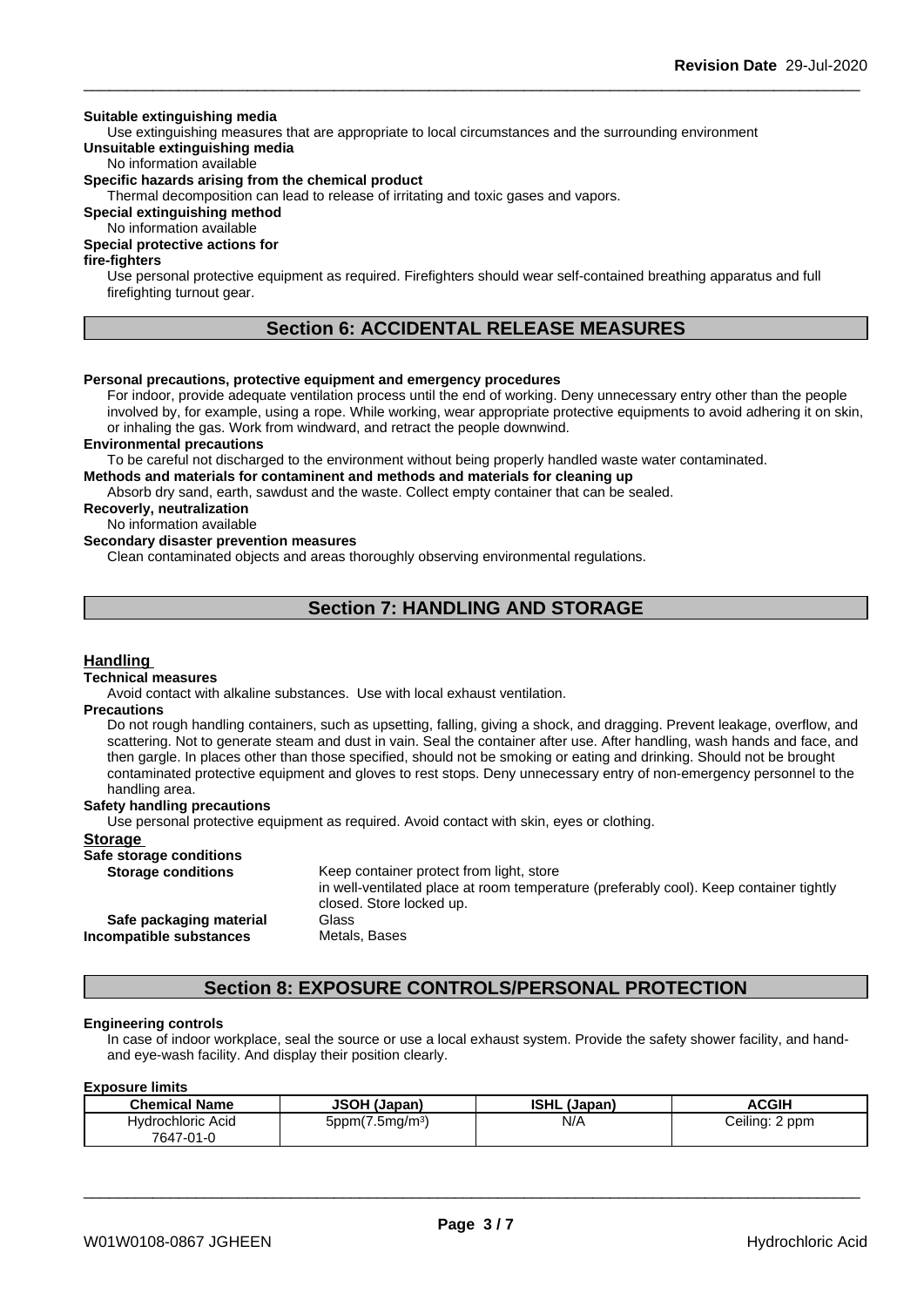**Personal protective equipment Respiratory protection** Gas mask for acidic gas **Hand protection**<br> **Eve protection**<br> **Eve protection**<br> **Eve protection**<br> **Eve protection** Skin and body protection **General hygiene considerations**

protective eyeglasses or chemical safety goggles<br>Long-sleeved work clothes

Handle in accordance with good industrial hygiene and safety practice.

### **Section 9: PHYSICAL AND CHEMICAL PROPERTIES**

**Form Color** colorless **Color** colorless **Color** colorless **Color** colorless **Color Color Color Color Color Color Color Color Color Color Color Color Color Color Color Color Color Color Color Turbidity Clear Appearance** liquid **Odor** Pungent odor<br> **Melting point/freezing point** example that the set of the Pungent odor<br>
Pungent odor A46 °C **Melting point/freezing point** -46 °C **Boiling point, initial boiling point and boiling range Flammability** No data available **Evaporation rate:** No data available **Flammability (solid, gas):** No data available **Upper/lower flammability or explosive limits Upper**: No data available **Lower**: No data available **Flash point**<br> **Auto-ignition temperature:**<br> **Auto-ignition temperature:**<br> **Auto-ignition temperature: Auto-ignition temperature:**<br> **Decomposition temperature:** No data available **Decomposition temperature:**<br>pH **Viscosity (coefficient of viscosity)** No data available **Dynamic viscosity**<br> **Solubilities**<br> **Solubilities**<br> **Solubilities n-Octanol/water partition coefficient:(log Pow)** 0.25 **Vapour pressure** No data available **Specific Gravity / Relative density** 1.18 g/mL **Vapour density** 1.3(Air=1) **Particle characteristics** No data available

strongly acidic water, Ethanol : miscible .<br>0.25

### **Section 10: STABILITY AND REACTIVITY**

#### **Stability**

**Reactivity** No data available **Chemical stability** May be altered by light. **Hazardous reactions** None under normal processing **Conditions to avoid** Extremes of temperature and direct sunlight **Incompatible materials** Metals, Bases **Hazardous decomposition products** Hydrogen chloride (HCl) gas

### **Section 11: TOXICOLOGICAL INFORMATION**

#### **Acute toxicity**

| <b>Chemical Name</b> | Oral LD50                    | Dermal LD50          | <b>Inhalation LC50</b>                                         |
|----------------------|------------------------------|----------------------|----------------------------------------------------------------|
| Hydrochloric Acid    | 238 mg/kg (rat)              | >5010 mg/kg (rabbit) | 1411 ppm $(rat)$ 4h                                            |
|                      |                              |                      |                                                                |
| <b>Chemical Name</b> | Acute toxicity -oral- source |                      | Acute toxicity -dermal- source Acute toxicity -inhalation gas- |
|                      | information                  | information          | source information                                             |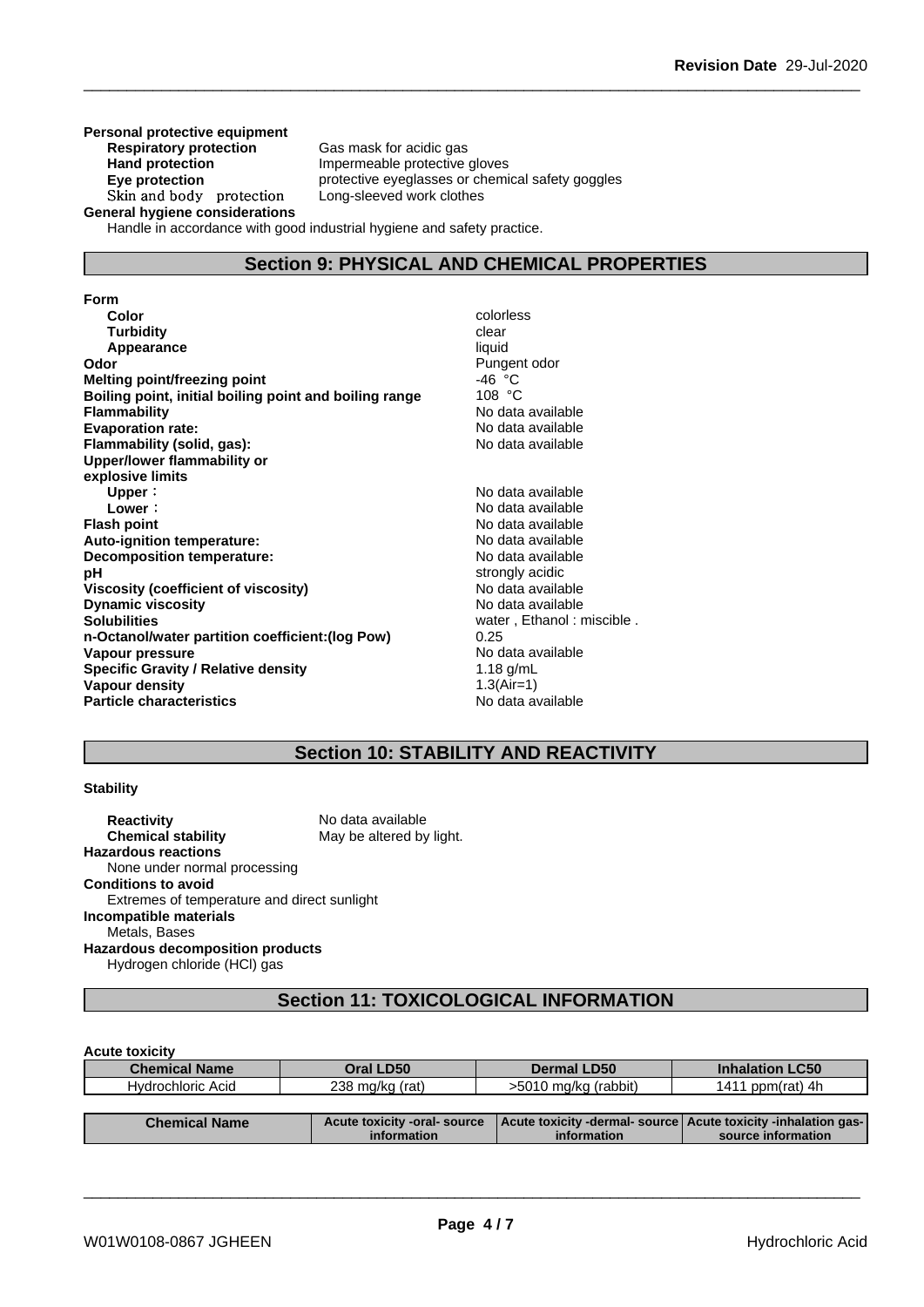| <b>ALCOHOL: NUMBER</b> | Access to contain the bolight on |                          | الفصاحب ويجافعا وماميل ويفاوضه والمتحدد فالفصياء ويجافعا والماميل ويفاوتهم فاستوق المستور |
|------------------------|----------------------------------|--------------------------|-------------------------------------------------------------------------------------------|
|                        |                                  |                          |                                                                                           |
|                        | classification results.          | Iclassification results. | Iclassification results.                                                                  |
| Hydrochloric Acid      | Based on the NITE GHS            | Based on the NITE GHS    | Based on the NITE GHS                                                                     |

| <b>Chemical Name</b> | <b>Acute toxicity -inhalation</b> |                          | Acute toxicity -inhalation dust-Acute toxicity -inhalation mist- |  |
|----------------------|-----------------------------------|--------------------------|------------------------------------------------------------------|--|
|                      | vapor-source information          | source information       | source information                                               |  |
| Hydrochloric Acid    | Based on the NITE GHS             | Based on the NITE GHS    | Based on the NITE GHS                                            |  |
|                      | Iclassification results.          | Iclassification results. | Classification results.                                          |  |

#### **Skin irritation/corrosion**

| <b>Chemical Name</b>                     | Skin corrosion/irritation source information         |  |
|------------------------------------------|------------------------------------------------------|--|
| <b>Hydrochloric Acid</b>                 | Based on the NITE GHS classification results.        |  |
| Serious eye damage/ irritation           |                                                      |  |
| <b>Chemical Name</b>                     | Serious eye damage/irritation source information     |  |
| <b>Hydrochloric Acid</b>                 | Based on the NITE GHS classification results.        |  |
| <b>Respiratory or skin sensitization</b> |                                                      |  |
| <b>Chemical Name</b>                     | Respiratory or Skin sensitization source information |  |
| <b>Hydrochloric Acid</b>                 | Based on the NITE GHS classification results.        |  |
| <b>Reproductive cell mutagenicity</b>    |                                                      |  |
| <b>Chemical Name</b>                     | germ cell mutagencity source information             |  |
| <b>Hydrochloric Acid</b>                 | Based on the NITE GHS classification results.        |  |
| Carcinogenicity                          |                                                      |  |
| <b>Chemical Name</b>                     | <b>Carcinogenicity source information</b>            |  |
| Hydrochloric Acid                        | Based on the NITE GHS classification results.        |  |

| <b>Chemical Name</b>          | <b>NTP</b> | <b>IARC</b>                                   | <b>ACGIH</b>                                | <b>JSOH (Japan)</b> |
|-------------------------------|------------|-----------------------------------------------|---------------------------------------------|---------------------|
| Hydrochloric Acid             | N/A        | Group 1                                       | N/A                                         | N/A                 |
| 7647-01-0                     |            | Group 3                                       |                                             |                     |
| <b>Reproductive toxicity</b>  |            |                                               |                                             |                     |
| <b>Chemical Name</b>          |            |                                               | Reproductive toxicity source information    |                     |
| Hydrochloric Acid             |            | Based on the NITE GHS classification results. |                                             |                     |
| <b>STOT-single exposure</b>   |            |                                               |                                             |                     |
| <b>Chemical Name</b>          |            |                                               | STOT-single exposure- source information    |                     |
| Hydrochloric Acid             |            | Based on the NITE GHS classification results. |                                             |                     |
| <b>STOT-repeated exposure</b> |            |                                               |                                             |                     |
| <b>Chemical Name</b>          |            |                                               | STOT-repeated exposure- source information  |                     |
| Hydrochloric Acid             |            | Based on the NITE GHS classification results. |                                             |                     |
| <b>Aspiration hazard</b>      |            |                                               |                                             |                     |
| <b>Chemical Name</b>          |            |                                               | <b>Aspiration Hazard source information</b> |                     |
| <b>Hydrochloric Acid</b>      |            | Based on the NITE GHS classification results. |                                             |                     |

## **Section 12: ECOLOGICAL INFORMATION**

### **Ecotoxicity**

| <b>Chemical Name</b> | Algae/aguatic plants | <b>Fish</b> | Crustacea                                    |
|----------------------|----------------------|-------------|----------------------------------------------|
| Hydrochloric Acid    | N/A                  | N/A         | ⊏∩∽ีก∙∩<br>. .<br>ارد <i>.Daphinia maqna</i> |
|                      |                      |             | 48h<br>0.492<br>`ma∕L                        |

#### **Other data**

| <b>Chemical Name</b> | Short-term (acute) hazardous to the<br>Long-term (chronic) hazardous to the |                                                                               |
|----------------------|-----------------------------------------------------------------------------|-------------------------------------------------------------------------------|
|                      |                                                                             | aquatic environment source information aquatic environment source information |
| Hvdrochloric Acid    | Based on the NITE GHS classification                                        | Based on the NITE GHS classification                                          |
|                      | results.                                                                    | results.                                                                      |

| Persistence and degradability    | No information available |
|----------------------------------|--------------------------|
| <b>Bioaccumulative potential</b> | No information available |
| <b>Mobility in soil</b>          | No information available |
| Hazard to the ozone layer        | No information available |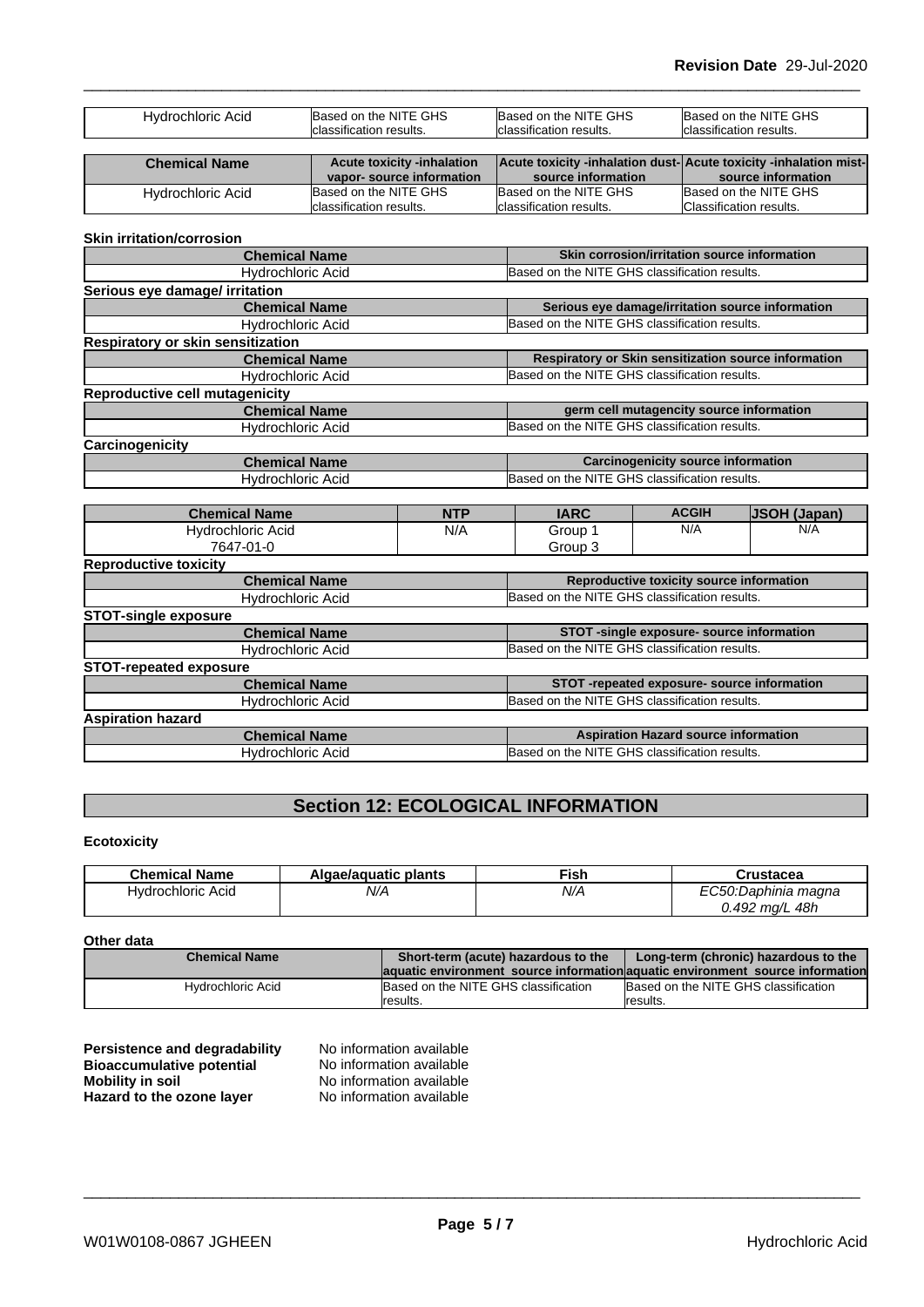### **Section 13: DISPOSAL CONSIDERATIONS**

#### **Waste from residues**

Disposal should be in accordance with applicable regional, national and local laws and regulations. **Contaminated container and contaminated packaging**

Disposal should be in accordance with applicable regional, national and local laws and regulations.

### **Section 14: TRANSPORT INFORMATION**

| <b>ADR/RID</b>                                                 |                   |
|----------------------------------------------------------------|-------------------|
| <b>UN number</b>                                               | UN1789            |
| Proper shipping name:                                          | hydrochloric acid |
| <b>UN classfication</b>                                        | 8                 |
| <b>Subsidiary hazard class</b>                                 |                   |
| Packing group                                                  | Ш                 |
| <b>Marine pollutant</b>                                        | Yes               |
| <b>IMDG</b>                                                    |                   |
| UN number                                                      | <b>UN1789</b>     |
| Proper shipping name:                                          | hydrochloric acid |
| <b>UN classfication</b>                                        | 8                 |
| <b>Subsidiary hazard class</b>                                 |                   |
| Packing group                                                  | Ш                 |
| <b>Marine pollutant (Sea)</b>                                  | Yes               |
| <b>Transport in bulk according to</b> No information available |                   |
| Annex II of MARPOL 73/78 and                                   |                   |
| the <b>IBC</b> Code                                            |                   |
| <b>IATA</b>                                                    |                   |
| <b>UN number</b>                                               | <b>UN1789</b>     |
| Proper shipping name:                                          | hydrochloric acid |
| <b>UN classfication</b>                                        | 8                 |
| <b>Subsidiary hazard class</b>                                 |                   |
| Packing group                                                  | Ш                 |
| <b>Environmentally Hazardous</b>                               | Yes               |
| <b>Substance</b>                                               |                   |

### **Section 15: REGULATORY INFORMATION**

| <b>International Inventories</b><br><b>EINECS/ELINCS</b>                         |                                                                                                                                                                            |
|----------------------------------------------------------------------------------|----------------------------------------------------------------------------------------------------------------------------------------------------------------------------|
| <b>TSCA</b>                                                                      |                                                                                                                                                                            |
| <b>Japanese regulations</b>                                                      |                                                                                                                                                                            |
| <b>Fire Service Act</b>                                                          | Firefighting Inhibitor                                                                                                                                                     |
| <b>Poisonous and Deleterious</b>                                                 | Deleterious Substances 2nd, Grade                                                                                                                                          |
| <b>Substances Control Law</b>                                                    |                                                                                                                                                                            |
|                                                                                  | Industrial Safety and Health Act Group 3 Specified Chemical Substance, (Ordinance on Prevention of Hazards Due to<br>Specified Chemical Substances Art. 2 Para. 1, Item 6) |
|                                                                                  | Notifiable Substances (Law Art.57-2, Enforcement Oder Art.18-2 Attached Table<br>No.9)No.98                                                                                |
|                                                                                  | Harmful Substances Whose Names Are to be Indicated on the Label (Law Art.57,<br>Para.1, Enforcement Order Art.18)                                                          |
| <b>Regulations for the carriage</b><br>and storage of dangerous<br>goods in ship | Corrosive Substances (Ordinance Art.3, Ministry of Transportation Ordinance Regarding<br>Transport by Ship and Storage, Attached Table 1)                                  |
| <b>Civil Aeronautics Law</b>                                                     | Corrosive Substances (Ordinance Art.194, MITL Nortification for Air Transportation of<br>Explosives etc., Attached Table 1)                                                |
| <b>Marine Pollution Prevention Law</b>                                           | Enforcement ordinance Appendix No. 1 Noxious liquid substance Category Z                                                                                                   |
| <b>Pollutant Release and Transfer Not applicable</b><br><b>Register Law</b>      |                                                                                                                                                                            |
| <b>Water Pollution Control Act</b><br><b>Export Trade Control Order</b>          | Specified substances (Law Art.2 Para.4, Enforcement Order Art.3-3)<br>Appendix 2                                                                                           |
|                                                                                  |                                                                                                                                                                            |